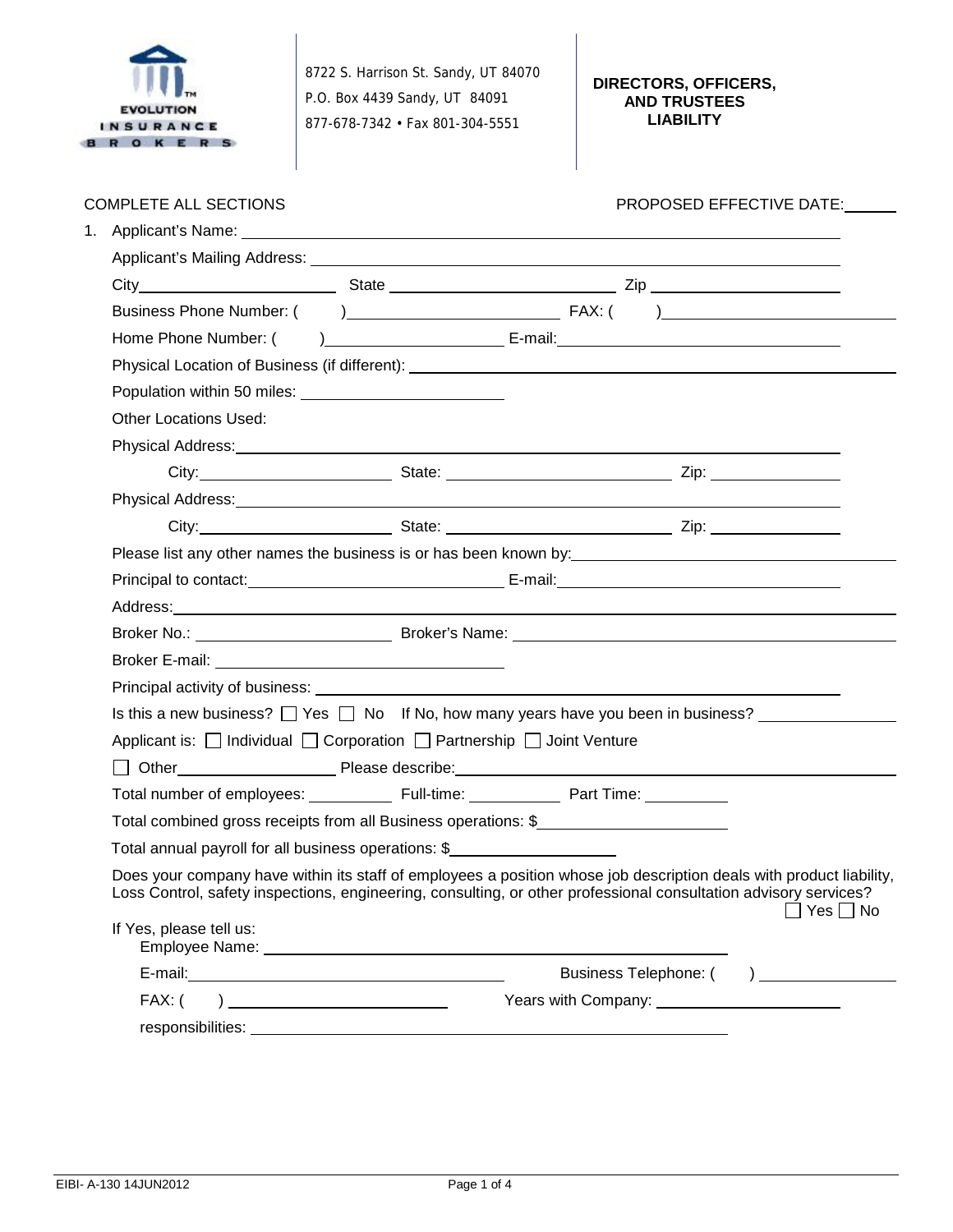## 2. **Insurance History**

Please provide the following information regarding the Applicant's insurance coverages:

|                        | <b>D&amp;O LIABILITY</b> | <b>Any Professional</b> | <b>Any Business Liability</b> |
|------------------------|--------------------------|-------------------------|-------------------------------|
|                        |                          | Liability               |                               |
| Limit(s)               |                          |                         |                               |
| Retention(s)           |                          |                         |                               |
| Insurer                |                          |                         |                               |
| <b>Expiration Date</b> |                          |                         |                               |
| Premium                |                          |                         |                               |

3. Is any of the Applicant's exposure self-insured or insured by means of a funded trust, captive, subsidiary or reciprocal risk

Sharing arrangement or pool? The state of the state of the state of the state of the state of the state of the state of the state of the state of the state of the state of the state of the state of the state of the state o

If "Yes", please describe that insurance program by attachment to this Application and state how the program is administered.

If a funded trust, captive or subsidiary is used:

- a. Does the funded trust, captive or subsidiary provide insurance other than to the Applicant?  $\Box$  Yes  $\Box$  No
- b. Is the program funded in accordance with annually determined actuarial requirements?  $\Box$  Yes  $\Box$  No
- 4. Does the Applicant now have tax-exempt status under applicable federal, state and local law, including the U.S. Internal

| Revenue Code?                                                                         | $\Box$ Yes $\Box$ No |
|---------------------------------------------------------------------------------------|----------------------|
| If Yes, is any challenge to the Applicant's tax=exempt status pending or anticipated? | $\Box$ Yes $\Box$ No |

- 5. Do the Applicant's Charter and By-Laws limit or eliminate, by indemnification or otherwise, the personal liability of the Applicant's directors, officers, trustees, employees, volunteers and staff, faculty and committee members to the broadest extent permitted by law?  $\Box$  Yes  $\Box$  No
- 6. Within the last eighteen (18) months:
	- a. Has any certifying or accrediting body found the Applicant to be in substantial compliance with any certifying or accrediting standards? 
	<br>
	Only 1998  $\Box$  Yes  $\Box$  No
	- b. Has any federal or state regulatory authority criticized or noted deficiencies in any of the Applicant's operations, procedures or finances?  $\Box$  Yes  $\Box$  No
- 7. During the last three (3) years, have the Applicant's outside auditors identified any material weaknesses in the Applicant's system of internal controls?  $\Box$  Yes  $\Box$  No
- 8. Does the Applicant contract with any third party to manage, operate or administer its facilities or operations?

|                                                                                                            |                                                                               |  | Yes I I No |
|------------------------------------------------------------------------------------------------------------|-------------------------------------------------------------------------------|--|------------|
| If Yes, please identify:                                                                                   |                                                                               |  |            |
| 9. Is the Applicant owned or operated by a state, city, town or county or by an agency, authority or other |                                                                               |  |            |
| governmental or quasi-governmental entity established by state or local law?<br>Yes I I No                 |                                                                               |  |            |
| If Yes: a.                                                                                                 | Are the Applicant's directors or trustees $\Box$ elected or $\Box$ appointed? |  |            |

b. By whom are they elected or appointed?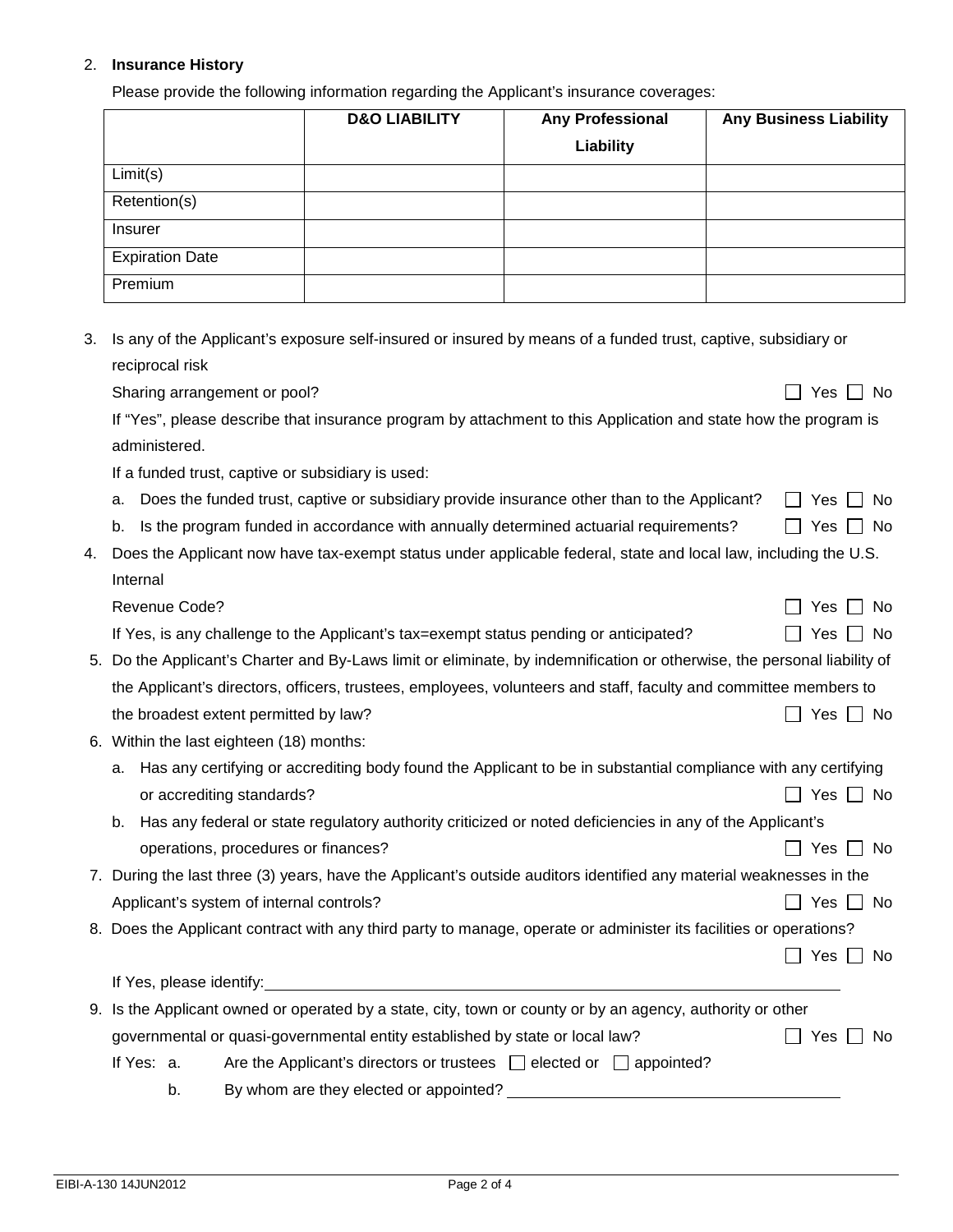10. The Policy can, at the Insurer's discretion, be extended to provide coverage for the Applicant's directors, officers, trustees, employees, volunteers, staff, faculty and committee members in connection with their service with one or more joint ventures in which the Applicant has an ownership interest. Is the Applicant seeking such extended  $\Box$  Yes  $\Box$  No

If Yes, with respect to each such venture, please list by attachment to this Application the nature of its business or operations, when it commenced operations, the identities of each co-venturer or partner and the percentage(s) of ownership of each co-venturer or partner.

11. Does the Applicant have any subsidiaries?  $\Box$  Yes  $\Box$  Yes  $\Box$  No

If Yes, please provide an organizational chart which includes a description of operations, tax status and percentage of ownership for each.

## 12. **Reminder: the term "Applicant" means the Parent Organization and its subsidiaries.**

13. No person or entity proposed for this insurance is cognizant of any fact, circumstance or situation which they have reason to suppose might afford valid grounds for any claims such as would fall within the scope of the proposed insurance, except as follows. If answer is "None", so state:

Without prejudice to any other rights and remedies of the Insurer, any claim arising from any claim, fact,

circumstance or situation required to be disclosed in response to 13 is excluded from the proposed insurance.

14. Please attach the following to this Application:

 

- a. Complete copies of the Applicant's last 2 CPA-audited financial statements with notes. If not consolidated, provide financial statements on each unconsolidated entity.
- b. The names and occupations of each member of the Parent Organization's Board of Directors and Trustees.
- c. The Parent Organization's Charter and By-Laws.

## **REPRESENTATIONS AND WARRANTIES**

The "Applicant" is the party to be named as the "Insured" in any insuring contract if issued. By signing this Application, the Applicant for insurance hereby represents and warrants that the information provided in the Application, together with all supplemental information and documents provided in conjunction with the Application, is true, correct, inclusive of all relevant and material information necessary for the Insurer to accurately and completely assess the Application, and is not misleading in any way.

The Applicant further represents that the Applicant understands and agrees as follows: (i) the Insurer can and will rely upon the Application and supplemental information provided by the Applicant, and any other relevant information, to assess the Applicant's request for insurance coverage and to quote and potentially bind, price, and provide coverage; (ii) the Application and all supplemental information and documents provided in conjunction with the Application are warranties that will become a part of any coverage contract that may be issued; (iii) the submission of an Application or the payment of any premium does not obligate the Insurer to quote, bind, or provide insurance coverage; and (iv) in the event the Applicant has or does provide any false, misleading, or incomplete information in conjunction with the Application, any coverage provided will be deemed void from initial issuance.

The Applicant hereby authorizes the Insurer and its agents to gather any additional information the Insurer deems necessary to process the Application for quoting, binding, pricing, and providing insurance coverage including, but not limited to, gathering information from federal, state, and industry regulatory authorities, insurers, creditors, customers, financial institutions, and credit rating agencies. The Insurer has no obligation to gather any information nor verify any information received from the Applicant or any other person or entity. The Applicant expressly authorizes the release of information regarding the Applicant's losses, financial information, or any regulatory compliance issues to this Insurer in conjunction with consideration of the Application.